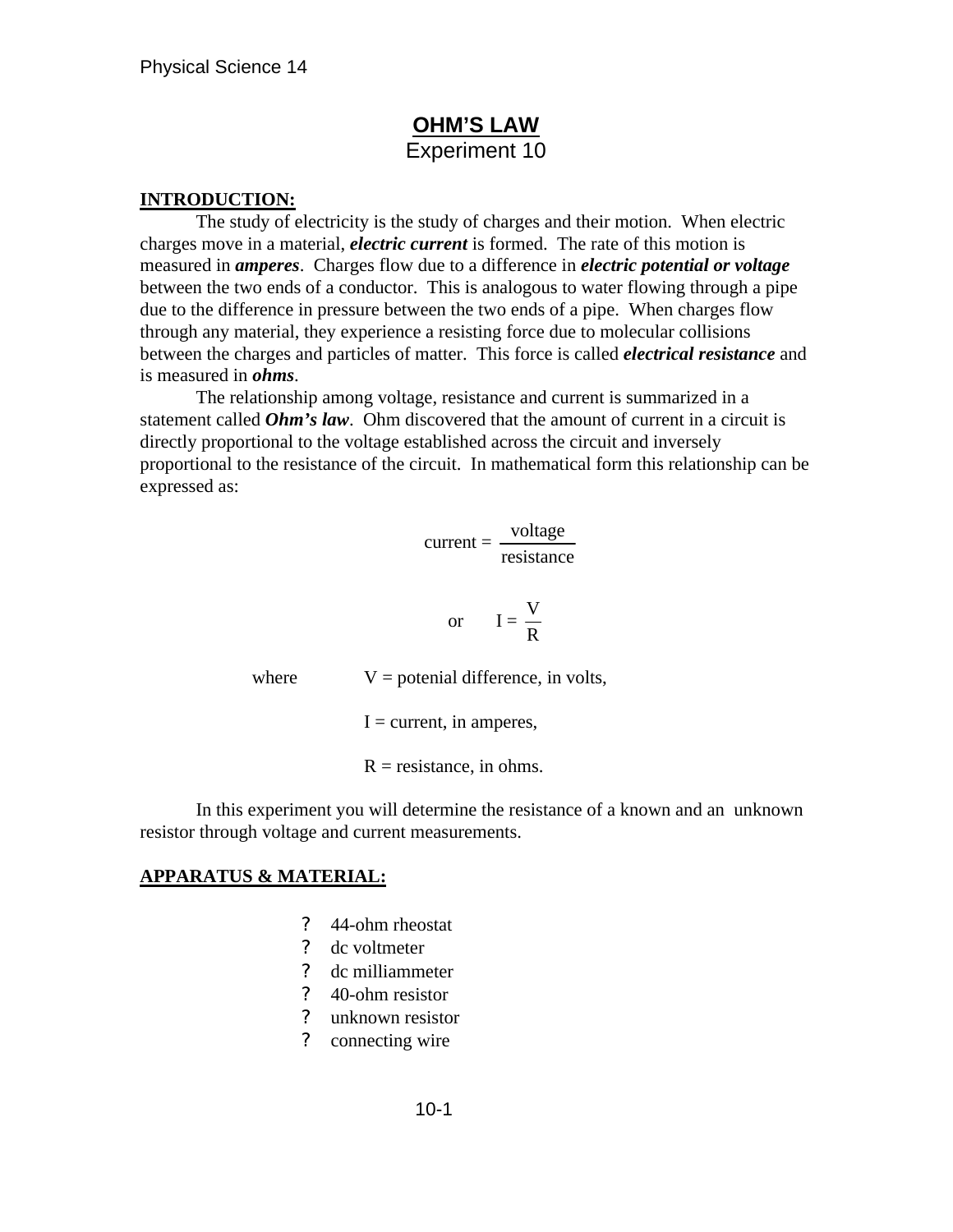### **PROCEDURE:**

### **Part A**

- 1. Connect a 40-ohm resistor and the electrical components in a series circuit, as shown in Fig. 1. The voltmeter is connected across (in parallel with) the 40-ohm resistor.
- 2. Have the instructor check the circuit when you have everything connected. He or she will connect the circuit to a low-voltage power supply and make sure the circuit is connected properly before you proceed.



3. Adjust the rheostat at different settings and obtain at least six different values for the current and voltage. Begin by setting the rheostat at the position that measures the smalles current in the circuit. Afterwards move the rheostat at approximately equal intervals and records each measurement in Table 1.

### **Part B**

- 4. Disconnect the circuit from the power supply. Remove the 40-ohm resistor and replace with an unknown resistor. Have the instructor check the circuit again before proceeding.
- 5. After the instructor reconnects the circuit to the power supply, repeat step 3 above with the unknown resistor. Record data in Table 2.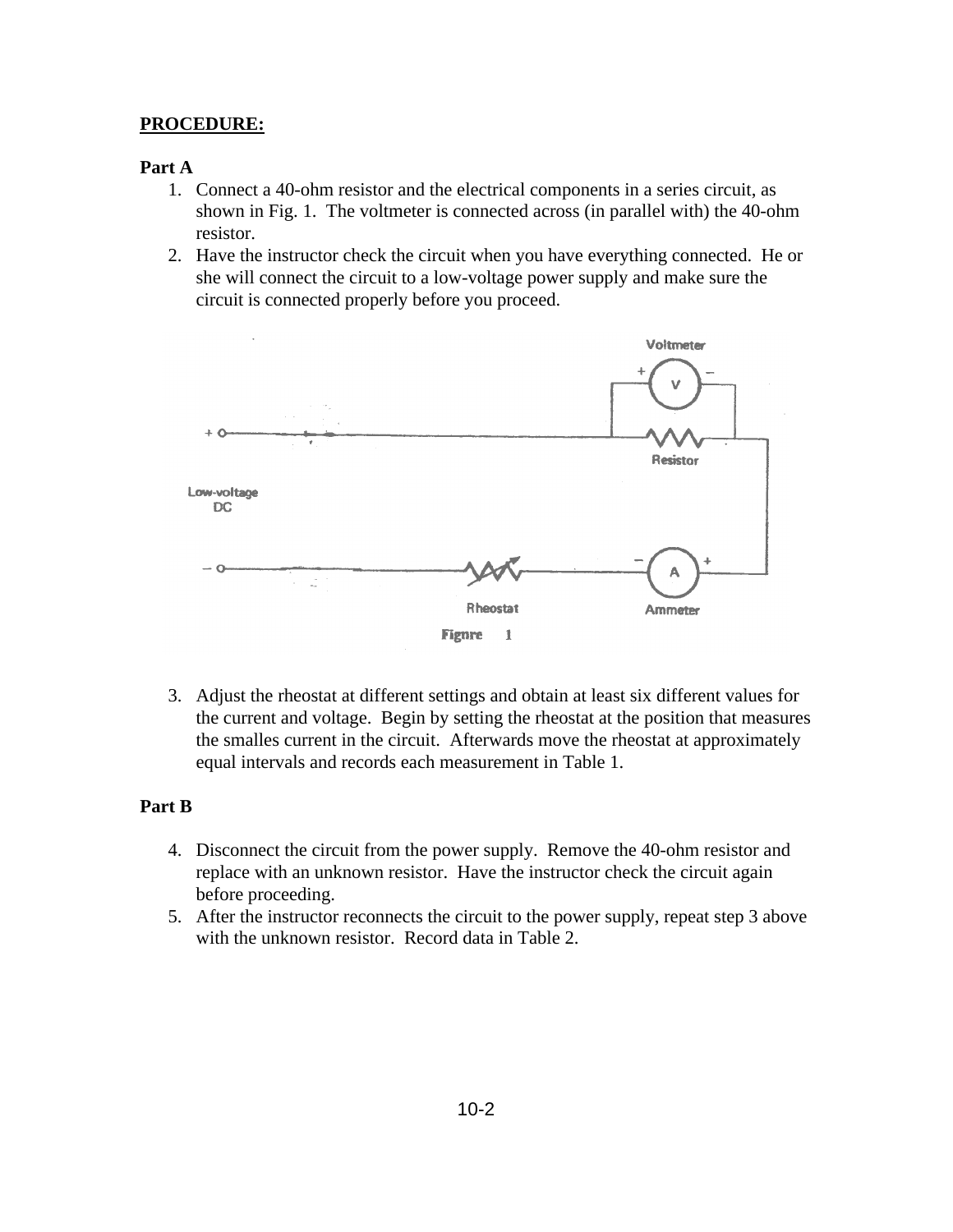Name:

# **REPORT FORM**

Experiment 10

## **TABLE 1 40-Ohm Resistor**

| <b>Rheostat Setting</b>  | σ |  |  |
|--------------------------|---|--|--|
| <b>Voltage, in volts</b> |   |  |  |
| Current, in amp.         |   |  |  |

## **TABLE 2 Unknown Resistor #\_\_\_\_\_\_\_**

| <b>Rheostat Setting</b>  |  |  |  |
|--------------------------|--|--|--|
| <b>Voltage, in volts</b> |  |  |  |
| Current, in amp.         |  |  |  |

## **CALCULATIONS:**

1. Graph data in Table 1 as current (x-axis) vs. voltage (y-axis), and determine the slope of the resulting line. Shown calculations below.

 $Slope =$ 

2. Graph data in Table 2 as current (x-axis) vs. voltage (y-axis), and determine the slope of the resulting line. Shown calculations below.

 $Slope =$